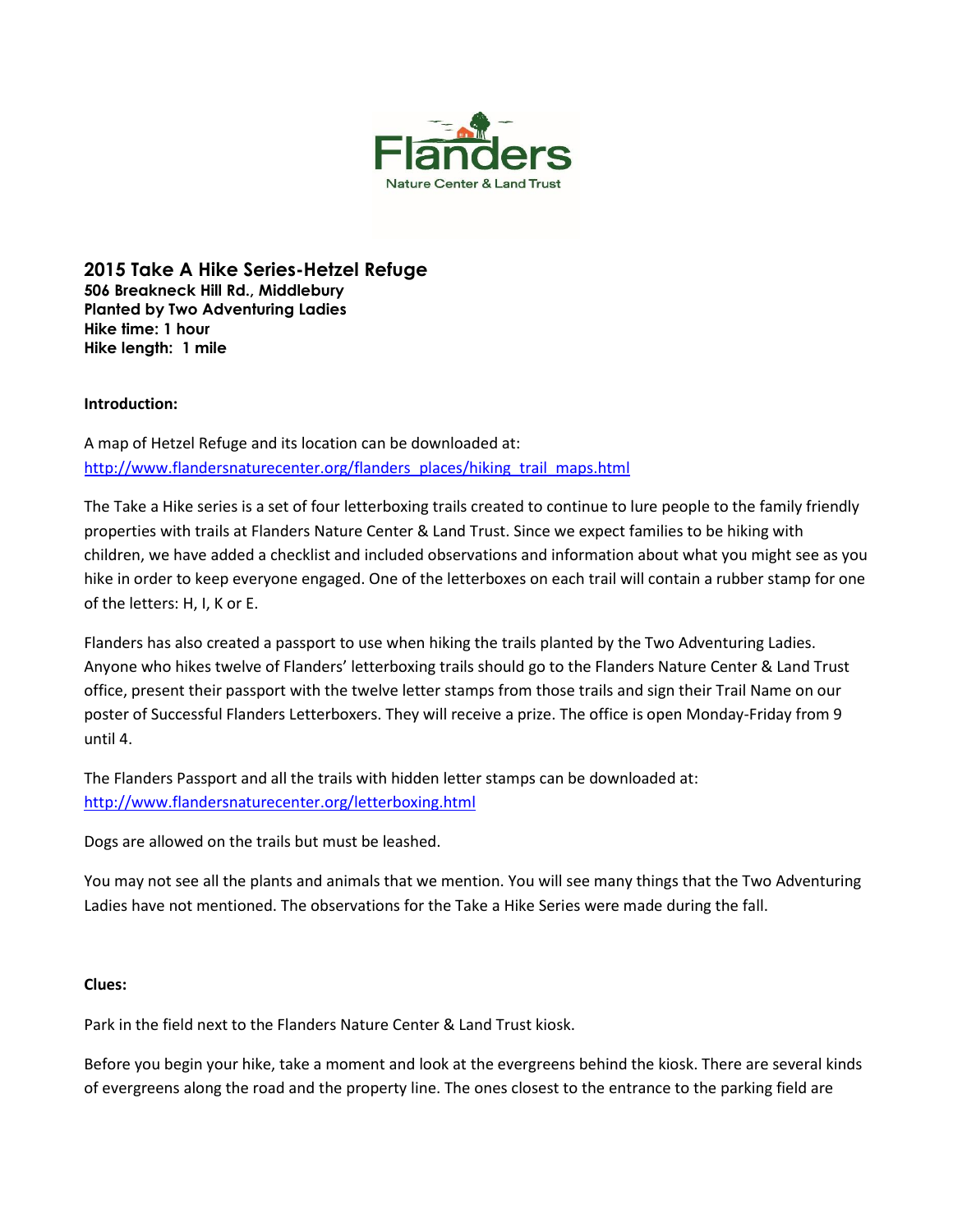Eastern White Pines. Their needles are long and are in clusters of 5. Note: If the needles come off the twigs in clusters, the tree is a pine. In the case of the Eastern White Pine, those clusters each contain 5 needles. W –H-I-T-E, five letters and five needles.

In the corner of this group of trees (way in the back) there is a tall Norway Spruce. This tree is recognizable because its branchlets hang down dramatically. Like all other spruces, its needles are square and sharp at the end. If there are cones, they will sag downward.

As you turn to the right, you will come to an evergreen with flat needles. Roll a needle between your fingers – it is flat, not square like the spruce, This is a fir. If there are cones, they will point upward or "fly". Firs have single flat needles and cones that "fly". Remember: FIRS FLY.

The next few trees are again spruces, but not a Norway Spruce. Roll a needle between your fingers. You will feel the difference. They are square, not flat like the firs. If they have cones, those cones will sag downward not fly like the fir. However, these spruces do not have the Norway Spruce's dangling branchlets.

Now you are ready to hike and watch the pines, spruces and firs as you go.

Go to the road, turn left and pass the red barn and house. After the house, turn left and walk down the path between stone walls.

You will come to a set of offset red blazes that look like this:

This is telling you that the trail turns to the left. Follow it.

After this turn you will see another kind of evergreen on your right. These are Eastern Hemlocks. The needles come off the twig singly (not in clusters). The needles are flat. On these trees, the top of the needle is green but the underneath side of the needle is whitish. Use your magnifying glass.

**I** 

 **I**

Amidst these hemlocks there is a tree with a tremendous burl protruding from its trunk. The burl looks like a rounded outgrowth of the tree's trunk. In this case, the burl goes all the way around the tree. In a burl the grain of the wood will be wildly contorted. Some burls are valuable to artisans for making bowls and trays.

When you identify this tree, climb behind it. You will find a letterbox. After you stamp your logbook and our logbook, return to the trail.

Soon you will turn right on the green trail. Watch for the green blaze on a tree on your right. It is easy to miss.

After your turn on to the green trail you will be walking past a stand of hemlocks on your left. Walk until you come to a pond. Watch for nests high in the trees. You will pass more Eastern White Pines. Notice how their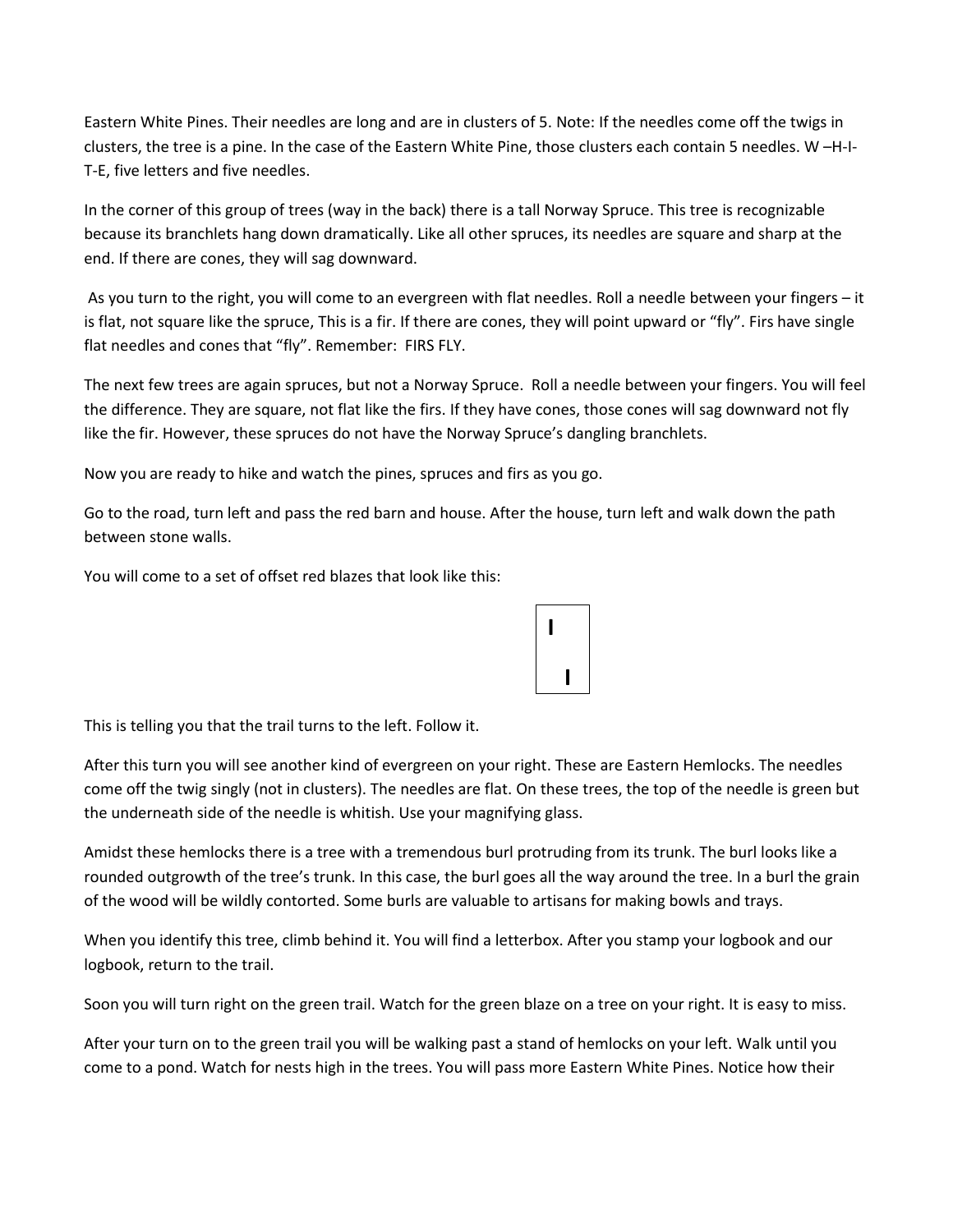branches come out in whorls around the trunk. The distance from one whorl to the next is one years' growth of the tree.

As you go through the woods, the trail makes a left turn marked by off -set green blazes. Stay on the trail.

Turn left by the pond. There is a paper birch tree hanging over the pond. When the Two Adventuring Ladies walked here there was a bees' nest hanging from the tree's branches way out over the water. **The tree and the nest may both fall into the pond soon.**

At the end of the pond the green trail ends. You turn right on the orange trail.

Look at the oak leaves and acorns at your feet. Are the leaves the same? Are all the acorns the same? The leaves may vary in size as well as how deeply lobed they are or how pointed the edges are. Acorns may vary a great deal. How much of the nut is covered by the cap(the cupule)? Is the cap shaped like a plate or a bowl? How scaly is the cap? Does it have a hairy fringe? Is the nut itself pointed at the end? Does it have stripes or ridges?

The leaves and acorns here may or may not all look the same to you. Keep looking as you walk the Flanders trails. Connecticut has several kinds of oaks. Each type has unique leaves and acorns.

When there is a driveway on your right and a house in front of you, turn left through an opening in the stone wall.

Keep looking at those acorns.

You will come to a split in the trail. The orange trail goes left and right. Check your map. Take the left branch.

Before you cross the next stonewall, go off the trail to your right. Walk beside the wall. This is an intriguing stone wall. It zigs and zags. Look at it. In the second indentation of the wall after you left the trail you will find a letterbox. Do your stamping ( including your passport), replace the letterbox and return to the orange trail.

Continue up the hill until the orange trail ends. The red trail goes to your left and to your right. You will turn left on the red trail.

As you walk, you will be surrounded by Burning Bush – *Euonymus atropurpureus* or Winged Euonymus. The bright red leaves may be gone, but you can still see the ridges or wings in the bark on the branches. This bush is invasive. Its thick matted roots prevent other plants from growing. Years ago it was planted as an ornamental bush. We now know that this is a bad idea.

You will pass a pond on your right and boulder with a plaque on it on your left. This lists the people who were instrumental in creating the trails and the ponds in the 1950's.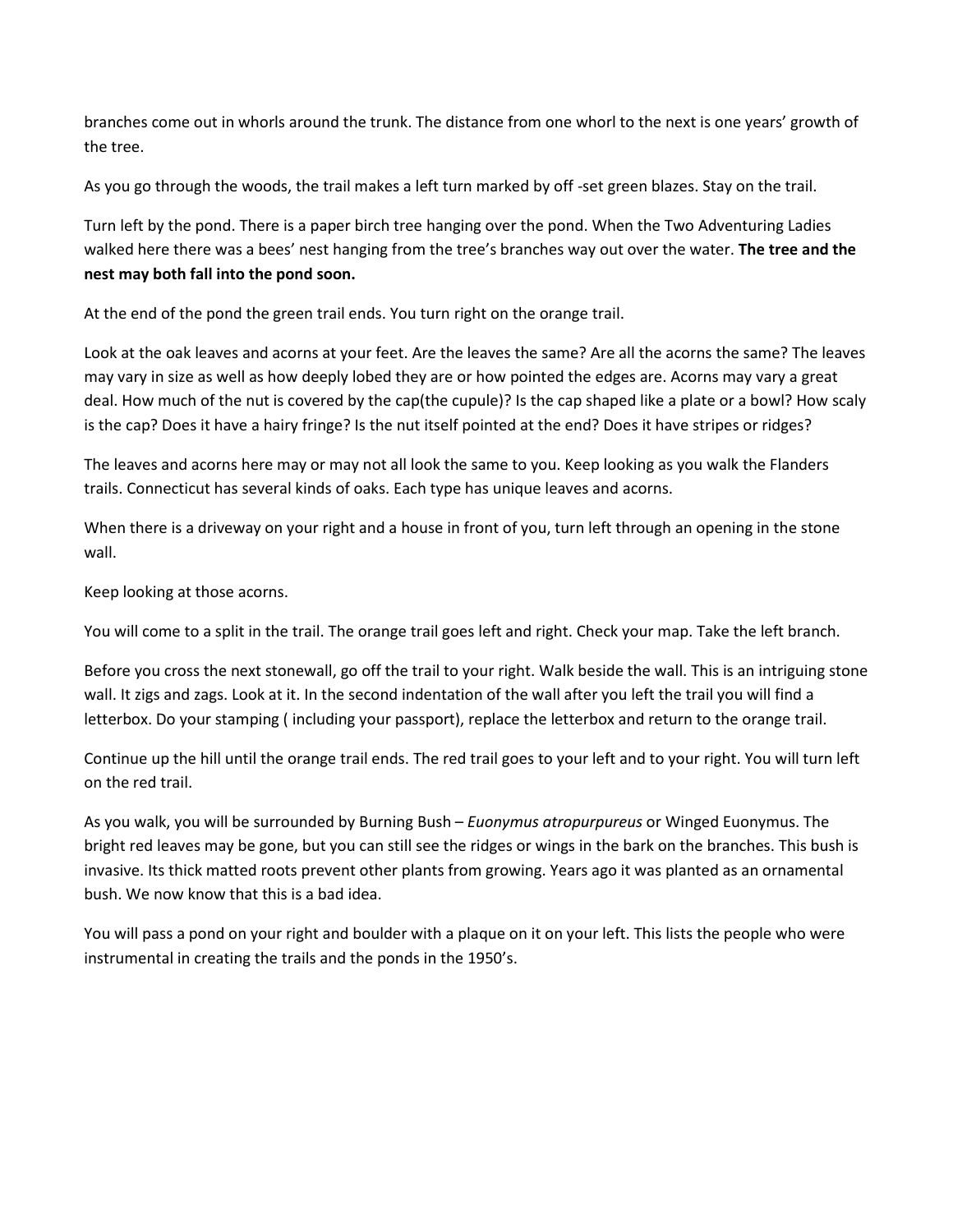As you continue on the red trail, you will pass the entrance to the green trail on your left. Opposite this you will see that Flanders volunteers have cut an opening in the brush so that you can turn right and enter the parking field. Turn and return to your car.